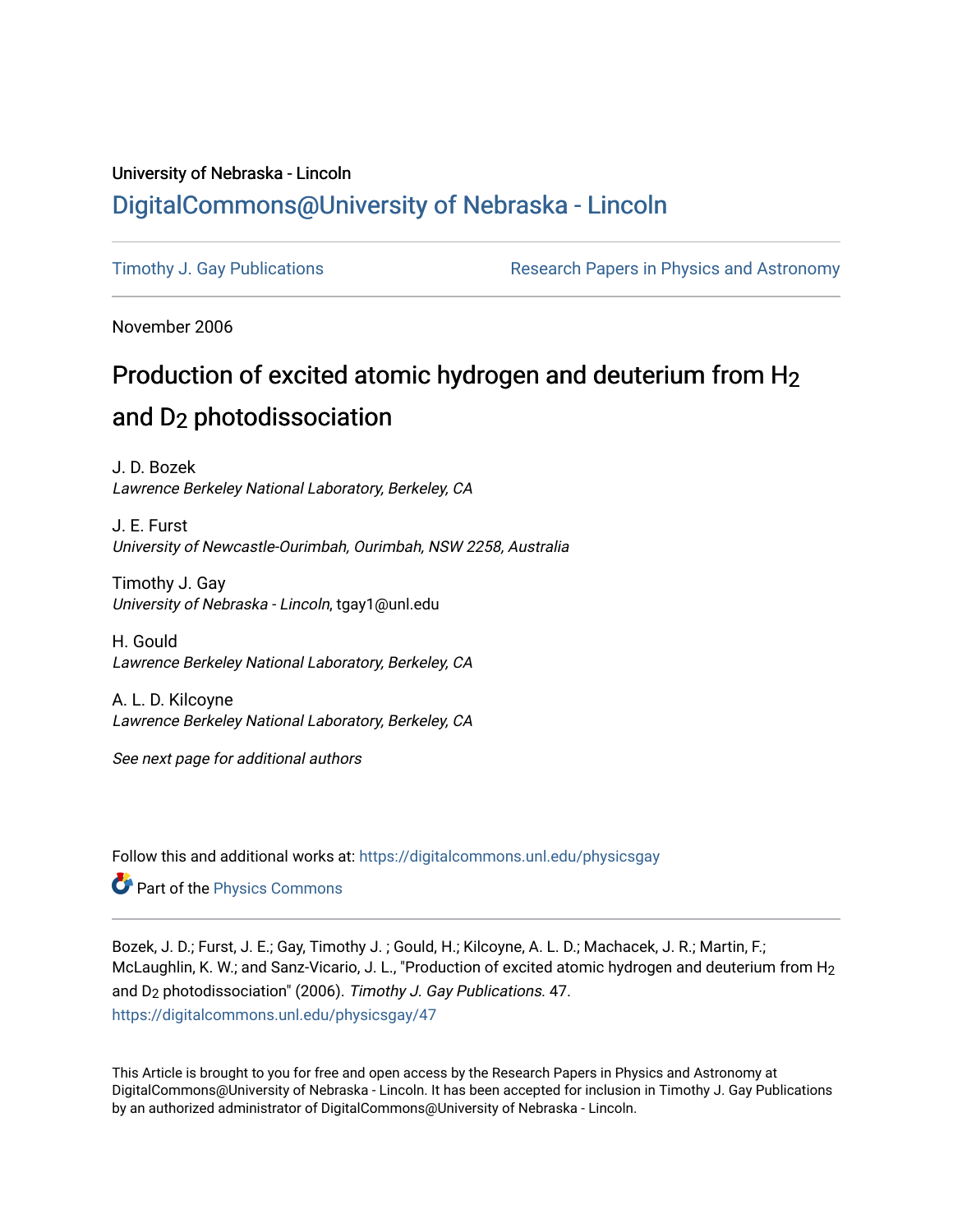#### Authors

J. D. Bozek, J. E. Furst, Timothy J. Gay, H. Gould, A. L. D. Kilcoyne, J. R. Machacek, F. Martin, K. W. McLaughlin, and J. L. Sanz-Vicario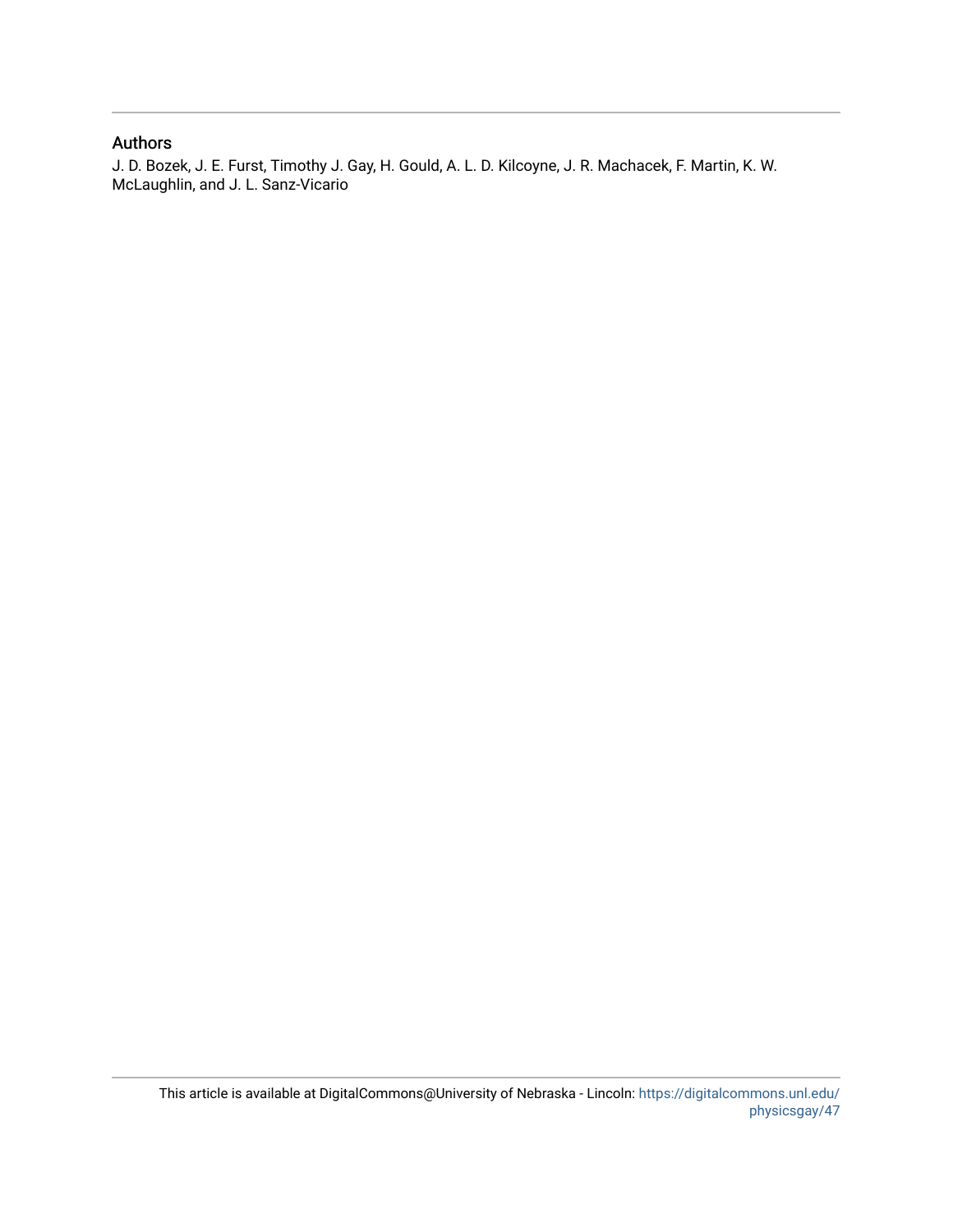Published in *Journal of Physics B: Atomic, Molecular and Optical Physics* **39** (2006), pp. 4871– 4882; doi:10.1088/0953-4075/39/23/006 Copyright © 2006 IOP Publishing Ltd. Used by permission. Online at http://stacks.iop.org/JPhysB/39/4871

Submitted June 21, 2006; revised September 17, 2006; published November 10, 2006.

## Production of excited atomic hydrogen and deuterium from  $H_2$  and  $D_2$  photodissociation

J. D. Bozek<sup>1</sup>, J. E. Furst<sup>2</sup>, T. J. Gay<sup>3,7</sup>, H. Gould<sup>1</sup>, A. L. D. Kilcoyne<sup>1</sup>, J. R. Machacek<sup>3</sup>, F. Martín<sup>4</sup>, K. W. McLaughlin<sup>5</sup>, and J. L. Sanz-Vicario<sup>4,6</sup>

- 68588-0111, USA 4 Departamento de Química, Universidad Autónoma de Madrid, 28049 Madrid, Spain 5 Department of Physics and Engineering, Loras College, Dubuque, IA 52001,
- USA 6 Instituto de Física, Universidad de Antioquia, Medellín, Colombia
- 

#### **Abstract**

We have measured the production of both  $Ly\alpha$  and  $H\alpha$  fluorescence from atomic H and D for the photodissociation of  $H_2$  and  $D_2$  by linearly polarized photons with energies between 24 and 60 eV. In this energy range, excited photofragments result primarily from the production of doubly excited molecular species which promptly autoionize or dissociate into two neutrals. Our data are compared with *ab initio* calculations of the dissociation process, in which both doubly excited state production and prompt ionization (nonresonant) channels are considered. Agreement between our experimental data and that of earlier work, and with our theoretical calculations, is qualitative at best.

#### **1. Introduction**

Photodissociation of  $H<sub>2</sub>$  is the simplest chemical reaction, yet our theoretical understanding of it is incomplete [1–7]. The photodissociation process involves the correlated motion of strongly interacting particles, often having large potential and*/*or kinetic energy. As such, it serves as a prototype of a many-body system far from equilibrium. Photodissociation of  $H<sub>2</sub>$  by VUV photons is important in a host of important applied problems as well, including fusion plasmas [8], interstellar and intergalactic media [9] and the dynamics of extrasolar planetary atmospheres [10].

Molecular hydrogen can be dissociated by photon impact in four distinct ways:

$$
\gamma + H_2 \to H_2^* \to H(1) + H(n),\tag{1}
$$

<sup>&</sup>lt;sup>1</sup> Lawrence Berkeley National Laboratory, Berkeley, CA 94720, USA

<sup>2</sup> University of Newcastle-Ourimbah, Ourimbah, NSW 2258, Australia

<sup>3</sup> Behlen Laboratory of Physics, University of Nebraska–Lincoln, Lincoln, NE

<sup>7</sup> Corresponding Author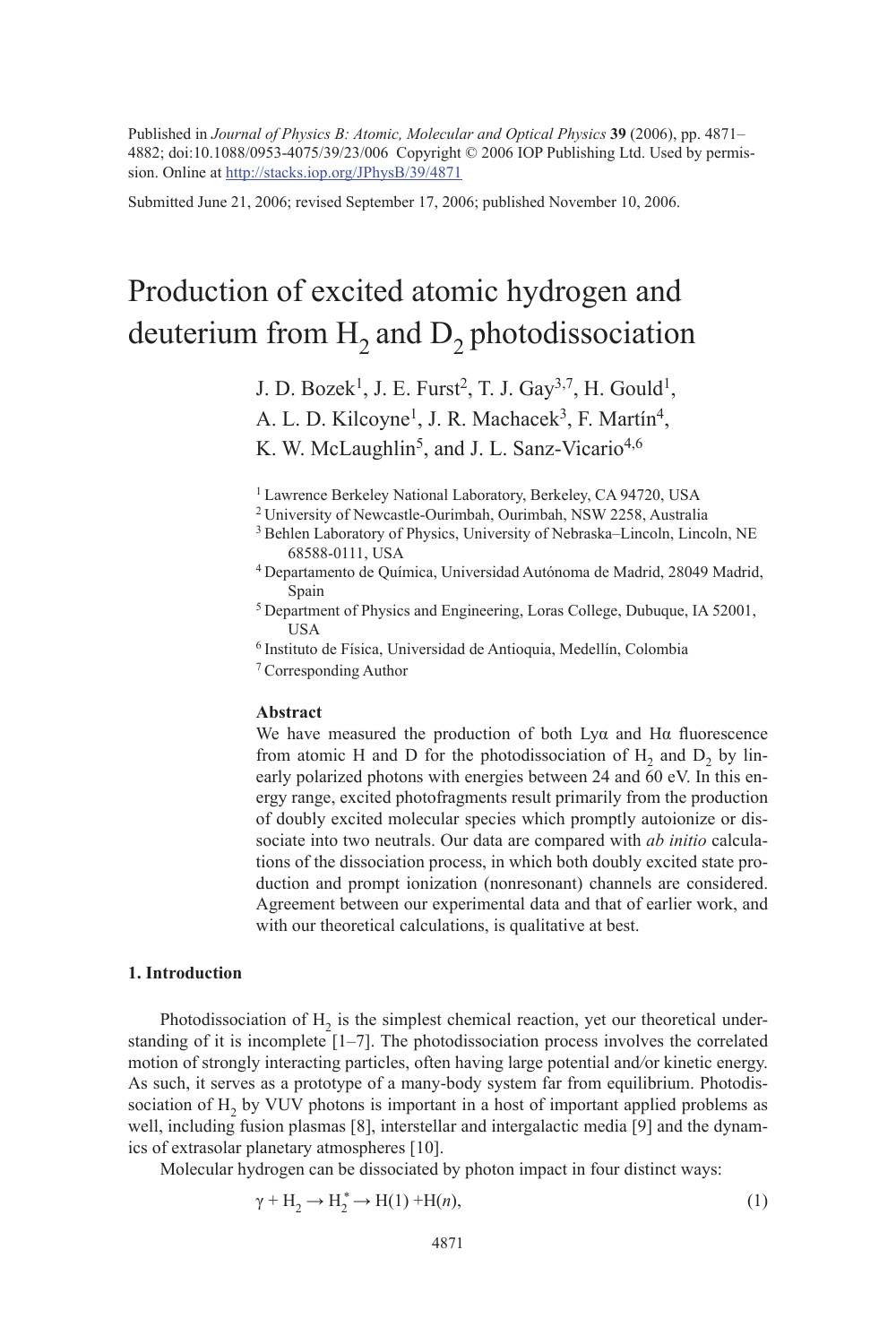

**Figure 1.** Potential energy curves of  $H_2$  and  $H_2^+$  showing the doubly excited Q states (see [5] and references therein). Thin dashed curves: Q states of  ${}^{1}\Sigma_{u}^{+}$  symmetry; thin continuous curves: Q states of  ${}^{1}$ H<sub>u</sub> symmetry. Thick curves: H<sub>2</sub><sup>+</sup> states. A large number of singly excited bound states of  $H_2$  exist in the region bounded by the  $H_2$  and  $H_2$  ground states, as indicated.

$$
\rightarrow H_{2}^{+} * + e^{-} \rightarrow H(n) + H^{+} + e^{-}, \qquad (2)
$$

$$
\to H_2^{**} \to H_2^* + e^- \to H(n) + H^+ + e^-, \tag{3a}
$$

$$
\rightarrow H^{-} + H^{+}, \tag{3b}
$$

$$
\rightarrow H(n) + H^+ + e^-, \tag{3c}
$$

$$
\rightarrow H(n) + H(n'),\tag{3d}
$$

and

$$
\rightarrow 2H^+ + 2e^- \tag{4}
$$

Processes  $(1)$ ,  $(2)$ ,  $(3)$  and  $(4)$  correspond, respectively, to the production of a singly excited molecule which subsequently dissociates, direct non-resonant molecular ionization followed by prompt dissociation, production of doubly excited "Q" states embedded in the continuum which can either autoionize and dissociate or promptly dissociate into a variety of possible photofragments and, finally, prompt double ionization. Understanding processes  $(1)$ – $(4)$  is aided by reference to figure 1. Since photon absorption is practically an instantaneous process, the molecular target can be thought of as making a "vertical (Franck–Condon) transition," whose height corresponds to the incident photon energy. However, the subsequent evolution of the system through processes (1)–(4) implies that the electronic and nuclear motions cannot be considered separately, and that the assumption of adiabatic nuclear motion during dissociation is no longer appropriate.

While the photodissociation of  $H<sub>2</sub>$  is fundamental, it is not simple, as is apparent from the cappellini-like potential energy diagram of figure 1. In this paper, we concentrate on processes involving two active electrons that result in at least one neutral photofragment, *i.e.* (2) and (3) above. These channels cannot be considered in an independent electron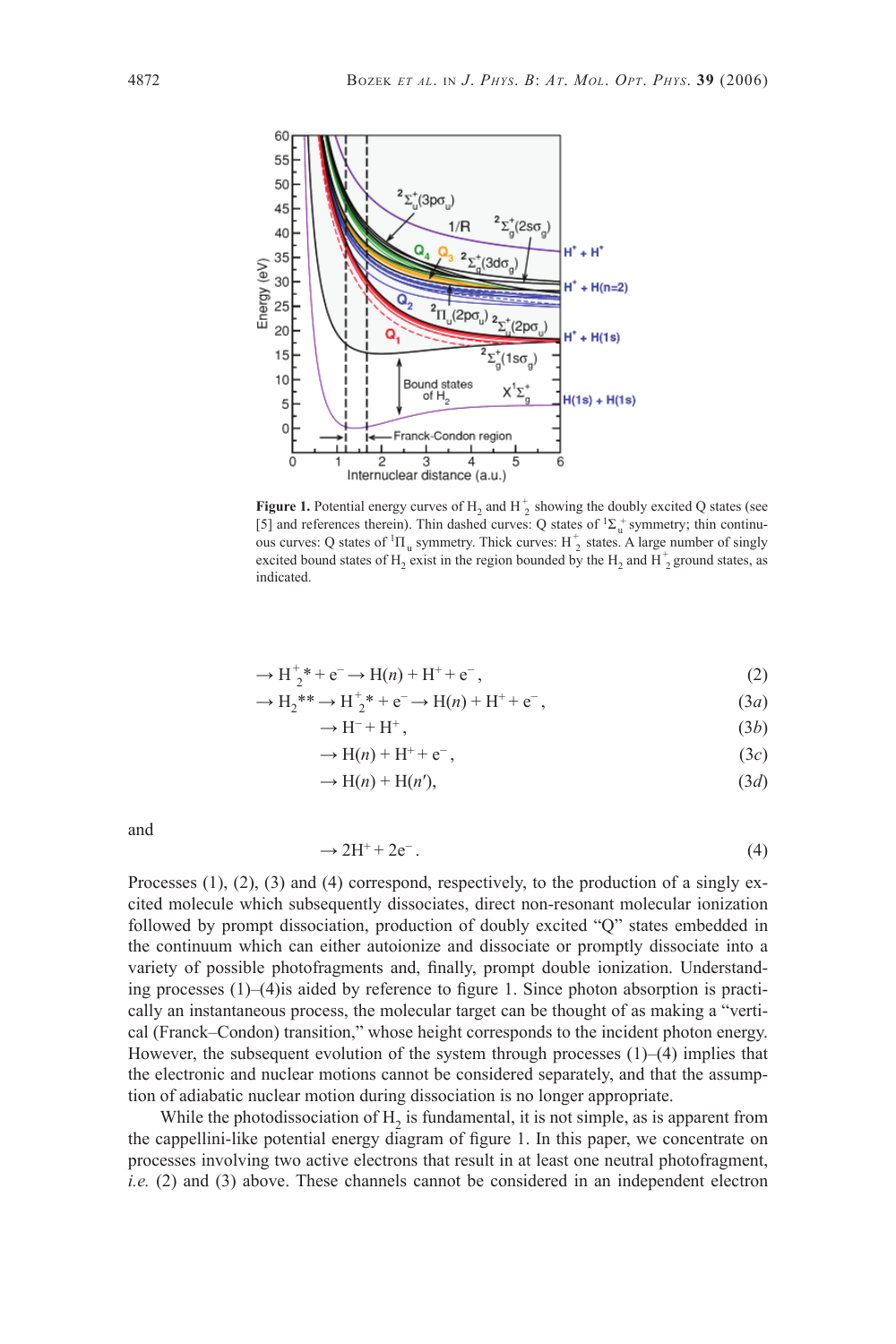model and as such are particularly sensitive to correlated electron motion. (The direct double ionization channel has recently been investigated using a combination of stateof-the-art experimental and calculational tools [7, 11].) When the incident photon energy E exceeds  $\sim$ 26 eV, the lowest lying doubly excited states, corresponding to a 2p $\sigma_u$  H<sup>+</sup><sub>2</sub> state core dressed with an excited electron, become accessible. Since the corresponding potential energy curves are repulsive, autoionization of these states (which can be slow) competes with dissociation into neutrals, which means that the autoionization lifetime is also sensitive to the nuclear motion, and interferences between ionization and dissociation may occur. The Q states that do not autoionize (*i.e.* Q states with an autoionization lifetime larger than the dissociation time) dissociate diabatically. In the region above 26 eV, population of higher lying doubly excited and  $H_2^+$  states and, finally, double ionization, are the only mechanisms for photofragment production. Above  $\sim$  54 eV, only single or double direct ionization can produce photofragments, because resonant production of the Q states can occur only below the (1/R) Coulombic H<sup>+</sup> + H<sup>+</sup> + 2e<sup>−</sup> asymptotic limit. Photofragments produced either through intermediate  $H_2^+$  or  $H_2^{**}$  states are "fast," with kinetic energies *>*2.5 eV, coming as they do from potential energy curves that are strongly repulsive in the Franck–Condon region.

Complete unraveling of the breakup paths in reactions (2) and (3) dictates quantumstate-specific identification of the photofragments. This can be accomplished effectively by observing fluorescence from the decay of the excited H. The simplest and most elementary measurements of this type are "excitation functions" for the photofragments, *i.e.*, the measurement of fluorescent intensity versus  $E$ . Given the ubiquity and broad importance of  $H<sub>2</sub>$ , the paucity of such data is surprising. The only excitation function studies for channels (2) and (3) of which we are aware have been carried out by Glass-Maujean and co-workers [12–16], Arai *et al.* [17] and Odagiri *et al.* [18]. Experiments to date have investigated Ly*α*, H*α*, Hβ and Hγ emissions, with E ranging between ~26 and 60 eV. (Below, we will use the abbreviations "Ly*α*" for Lyman-*α*, *n* = 2 → *n* = 1 emission at 122 nm, "Ha" for Balmer- $\alpha$ ,  $n = 3 \rightarrow n = 2$  emission at 656 nm, and "H $\beta$ " for Balmer- $\beta$ ,  $n = 4 \rightarrow n$  $= 2$  emission at 486 nm.)

Agreement between these data and the only existing theoretical calculations has been poor. As mentioned above, photodissociation from doubly excited states competes with ionization and autoionization. However, previous attempts [3, 4, 6, 13–16] to evaluate the photodissociation cross section  $\sigma_d$  have made use of the simple empirical formula  $\sigma_d(E)$  =  $\chi_d \sigma_a(E)$ , where  $\sigma_a$  is the absorption cross section evaluated in the Franck–Condon approximation and  $\chi_d$  is the dissociation yield or survival probability. The latter quantity has been either estimated [13] or calculated semiclassically [3, 4] assuming that it is independent of the photon energy. This procedure neglects interferences between autoionization and direct ionization, as well as between different doubly excited states.

A proper theoretical treatment that includes the competition between all possible ionization and dissociation channels has recently become available [19]. It involves solving the time-dependent Schrödinger equation in a basis of molecular Feshbach states especially designed to describe resonant and non-resonant processes as well as interferences between them. B-spline basis functions are used to represent both the electronic and the nuclear wavefunctions. The method takes into account all electronic and vibrational degrees of freedom and, therefore, allows one to describe the interplay between electronic and nuclear motions. It has been successfully used to describe dissociative photoionization and photodissociation of H<sub>2</sub> up to ~36 eV [19].

In this paper, we report new measurements of  $Ly\alpha$  and  $H\alpha$  fluorescence excitation functions from 24 to 60 eV for H<sub>2</sub> and D<sub>2</sub>, in combination with the results of the new the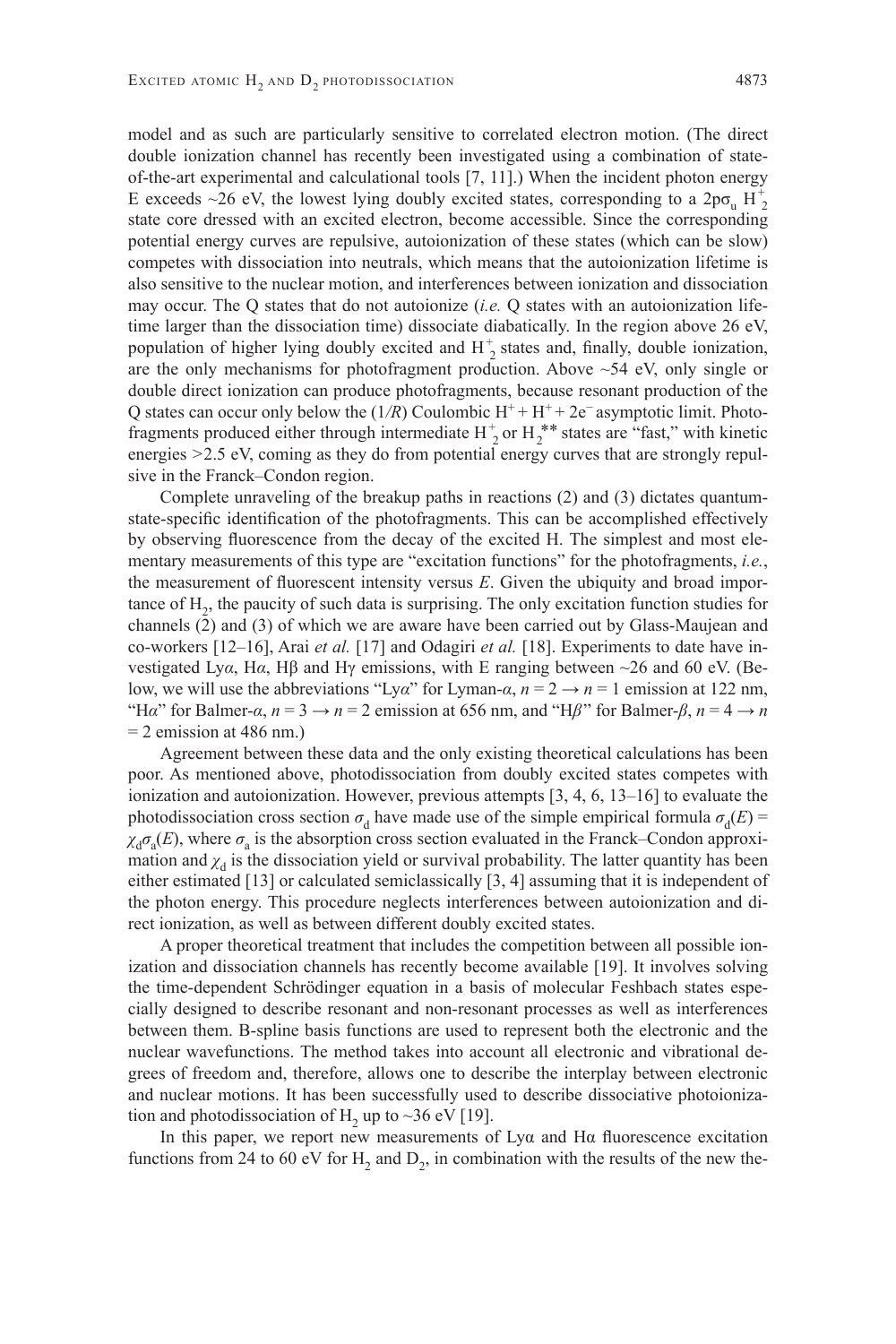ory, which has been extended to account for  $D<sub>2</sub>$  and a substantially wider photon energy range.

#### **2. Experimental details**

Our measurements were performed on the high-resolution atomic, molecular and optical physics undulator beam line (10.0.1.2) of the Advanced Light Source (ALS) at the Lawrence Berkeley National Laboratory. A grazing-incidence spherical-grating monochromator equipped with a 380 lines mm<sup>−</sup>1 grating was used to select values of E between 26 and 60 eV with a constant resolution of 30 meV. The light from the monochromator had a linear polarization in the horizontal plane *>*99%. This light was collimated to a beam spot size of  $\sim$ 0.5 mm, at which point it intersected an effusive target of H<sub>2</sub> or D<sub>2</sub> gas. Downstream from the interaction region, its intensity was monitored by a calibrated photodiode  $(IRD A XUV100)$ . The collision chamber and fluorescence detection apparatus have been described previously [20], but both were modified from the original set-up as described below.

The photon–gas collision region was observed by optical detection systems at polar angles of  $35.3^{\circ}$ ,  $144.7^{\circ}$ , and  $90^{\circ}$  relative to the incident photon propagation axis, the first two being in the plane defined by the electric field of the incident photons and their propagation axis, the latter being perpendicular to this plane. The photon detectors at 35.3° and 90° were used to detect Hα light and comprised *f/*1.9 fused-silica collection lenses, a linear polarizer in the case of the  $90^{\circ}$  port to eliminate polarization sensitivity of the fluorescence intensity [21], interference filters (656 nm; 0.9 nm FWHM) to select the atomic transition to be monitored and lenses to refocus the collimated light onto the GaAs photocathodes of the photomultiplier tubes (Hamamatsu R943-02) used to detect the light. Titanium cones with axes that were coincident with the centre of the interaction region were used to shield the insulating surfaces of the focusing lenses. The front ends of these cones were 36 mm from the intersection point defined by the axes of the photon beam and the effusive gas jet needle, whose tip was  $\sim$ 2 mm from this point. Lya photons were detected by a channel electron multiplier preceded by a  $MgF<sub>2</sub>$  window which limited this detector's sensitivity to photons with wavelengths between 115 and 200 nm. Being at "magic angles," neither this detector nor the one at 35.3° required polarization correction.

In order to determine the possible effects of radiation trapping and quenching of excited H atoms by  $H<sub>2</sub>$  [22], we studied the pressure dependence of the shapes of the intensity curves. No dependence was observed between a chamber pressure of  $2 \times 10^{-4}$  and 2  $\times$  10<sup>-6</sup> Torr. From the data of Humphrey [23], and factoring in the gas sensitivity of our Bayard–Alpert ionization gauge, we estimate that the gauge pressure range indicated corresponds to an interaction region pressure from 7 mTorr to 1.5 mTorr. This is consistent with negligible radiation trapping or quenching.

#### **3. Theoretical calculations**

In the theoretical calculations we discuss here, we solve the time-dependent Schrödinger equation (TDSE) using the exact non-relativistic Hamiltonian of  $H<sub>2</sub>$  and the radiation– molecule interaction potential in the dipole approximation and velocity gauge,  $V(t) = \rightarrow$ *p* ·  $\overrightarrow{A}(t)$ . For a photon energy *ħω*, the vector potential  $\overrightarrow{A}(t)$ , polarized along the vector  $\overrightarrow{e_z}$ , is defined in a finite time interval  $[-T/2, +T/2]$  as  $\overline{A}(t) = A_0 f(t) \cos(\omega t + \varphi)$ , with an envelope  $f(t) = \cos^2(\pi t/T)$  and a phase  $\varphi = 0$ . Since the experiments are performed with synchrotron radiation, one must define  $A(t)$  in a long enough time interval. We have used  $T =$ 10 fs, but we have checked that longer intervals lead to practically identical results [19].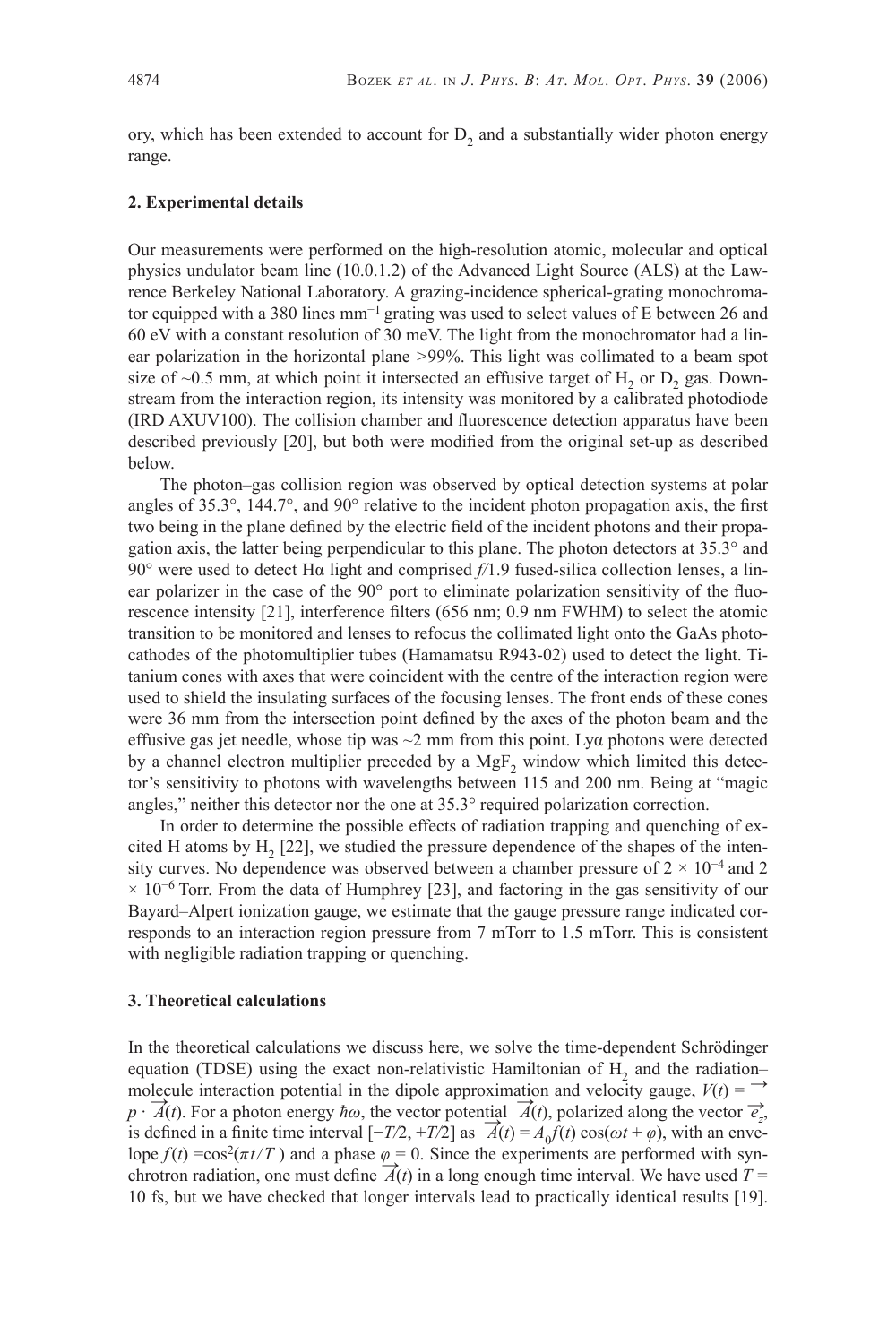Following the usual Feshbach procedure in which the non-resonant and resonant parts of the electronic wavefunction are assigned to two orthogonal complementary subspaces *P* and *Q*, respectively, we project the TDSE in a basis of molecular vibronic states associated with each subspace (see [19] for details). These states are written in the Born–Oppenheimer approximation as products of electronic and vibrational wavefunctions. The bound electronic wavefunctions are represented in a basis of configurations built from  $H_2^+$  orbitals expanded in a basis of spherical harmonics and a basis of radial B-splines defined in a box of finite size. The continuum states are evaluated by means of the  $L^2$  close-coupling method [24] by using the same  $H_2^+$  orbitals and B-spline functions as for bound states. The "discretized" continuum states lead to total photoionization cross sections that are practically identical to the experimental ones [25]. Vibrational (bound and dissociative) wavefunctions have also been expanded in a basis of B-splines. The size of the electronic and nuclear boxes has been chosen so that the spacing between discretized levels is much smaller than the photon bandwidth and the autoionization widths of the relevant doubly excited states. These conditions ensure that the electronic and vibrational wave packets do not reach the walls of the electronic and vibrational boxes at  $t \leq +T/2$  and that the autoionization decay is properly described [19].

The calculations reported here include the ground state of  $H_2$  (D<sub>2</sub>) and all the vibronic states (dissociative and non-dissociative) with energies below *ħω* + 6.0 eV associated with the lowest six Q1, seven Q2 and six Q3 doubly excited states of both  ${}^{1}\Sigma_{u}^{+}$  and  ${}^{1}\Pi_{u}$  symmetries [26–28] and with the  $1s\sigma_g \varepsilon l$ ,  $2p\sigma_u \varepsilon l$ ,  $2p\pi_u \varepsilon l$ ,  $2s\sigma_g \varepsilon l$ ,  $3p\sigma_u \varepsilon l$ ,  $3d\sigma_g \varepsilon l$ ,  $3d\delta_g \varepsilon l$ ,  $3d\delta_g \varepsilon l$ , 3p*π*u*εl*, and 3s*σ*<sup>g</sup> *εl* ionization continua. This amounts to ~100 000 vibronic states. Since the ionization thresholds associated with the first three continua are the dominant ones, we have neglected interchannel couplings between those three continua and the continua associated with higher thresholds [19]. All other couplings, both dipolar (*i.e.*, through the radiation–molecule potential  $V(t)$ ) and electrostatic (*i.e.*, through the molecular Hamiltonian) are taken into account in the calculations within the framework of the Born–Oppenheimer approximation.

To extract the dissociation probability into specific  $H(nl)$  states we have used the well-known Barat–Lichten rules [29] to diabatically correlate the  $H_2$  (D<sub>2</sub>) resonant states and the  $H_2^+$  ionization thresholds to the corresponding atomic states in the separate-atom limit. These correlations are given in table 1. Note that some of these correlations are at variance with those used in the analysis of [16], which were obtained by assuming a diabatic behavior between the Q1 and Q2 states and the singly excited configurations, and an adiabatic one within the Q1 and Q2 manifolds [15].

#### **4. Data and discussion**

Our data for both experiment and theory are shown in figures  $2-5$  in conjunction with the data of [12, 14, 16]. Because our experimental data are not absolute, we have normalized all our data sets to the theoretical value at 34 eV. This energy was picked for normalization because the Lyα data exhibit a maximum cross section in this region, and cascading effects are expected to be minimal (see below). In the case of the  $Ha$  excitation functions, the theoretically predicted 3p contributions correspond to that fraction of the 3p state that decays into the 2s level with a branching ratio of 12%. The indicated uncertainty in our data is due primarily to variations in the normalized intensities from run to run. Statistical noise and systematic uncertainties in the calibration of the photodiode used to detect the incident photon flux are small compared to these fluctuations. The agreement between our experiment and theory and the other experimental data is at best qualitative. The variation of the calculated Ly- $\alpha$  H<sub>2</sub> cross section with photon energy is in somewhat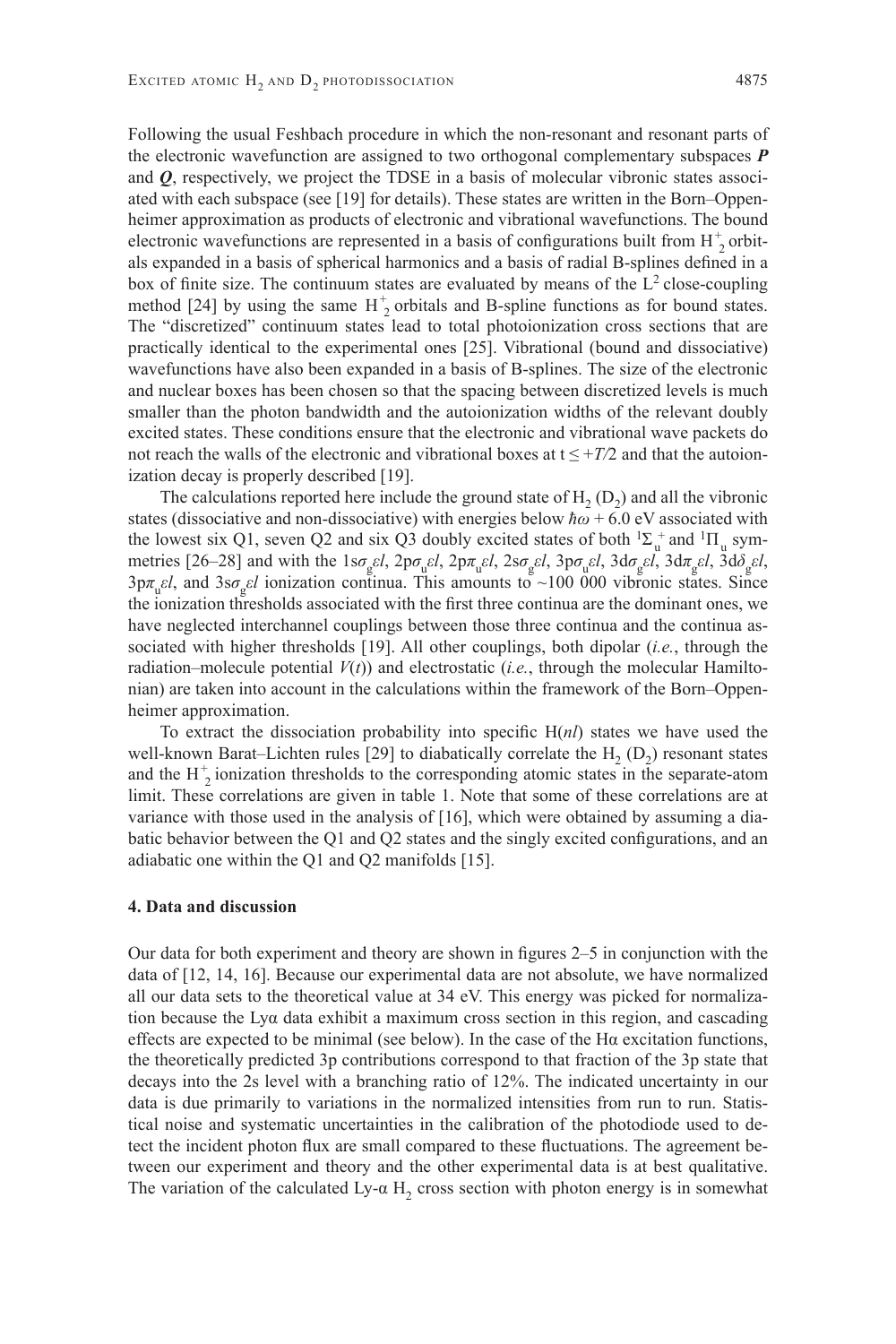|                                                                                                                              |                                                                                                                                                                                                                                                                                                                                                                                                                 | $Q_2^{-1} \Sigma_1^+$                                            | $Q_2$ ' $\Pi_u$                                                                                                                                                    |                |                              |
|------------------------------------------------------------------------------------------------------------------------------|-----------------------------------------------------------------------------------------------------------------------------------------------------------------------------------------------------------------------------------------------------------------------------------------------------------------------------------------------------------------------------------------------------------------|------------------------------------------------------------------|--------------------------------------------------------------------------------------------------------------------------------------------------------------------|----------------|------------------------------|
|                                                                                                                              |                                                                                                                                                                                                                                                                                                                                                                                                                 | (a) Doubly excited states                                        |                                                                                                                                                                    |                |                              |
| $H_2^{**}(2p\sigma_0, 2s\sigma_8) \rightarrow H(1s) + H(2s)$                                                                 |                                                                                                                                                                                                                                                                                                                                                                                                                 | $H_2^{**}(2px_0,3dx_0) \rightarrow H(2p) + H(2p)$                | $H_2^{**}(2p\pi_0, 2s\sigma_2) \rightarrow H(2p) + H(2s)$                                                                                                          |                |                              |
| $I_2^{\bullet\ast}(2p\sigma_u,3d\sigma_g\to H(1s)+H(2p)$                                                                     |                                                                                                                                                                                                                                                                                                                                                                                                                 | $H_2^{**}(2px_w4d\pi_g) \rightarrow H(2p) + H(3p)$               | $H_2^{**}(2px_{u.}3d\sigma_{\varrho}) \to H(2p) + H(2p)$                                                                                                           |                |                              |
| $H_2^{**}(2p\sigma_u, 3s\sigma_g) \rightarrow H(1s) + H(3s)$<br>$H_2^{**}(2p\sigma_u, 4d\sigma_g) \rightarrow H(1s) + H(3p)$ |                                                                                                                                                                                                                                                                                                                                                                                                                 | $H_2^{**}(2p\pi_0,5d\pi_2) \to H(2p) + H(n = 4)$                 | $H_2^{\ast\ast}(2p\pi_0 3s\sigma_2) \rightarrow H(2p) + H(3s)$                                                                                                     |                |                              |
|                                                                                                                              |                                                                                                                                                                                                                                                                                                                                                                                                                 | $H_2^{\bullet*}(2p\pi_u,5g\pi_g)\rightarrow H(2p)+H(3d)$         | $H_2^{**}(2px_1.3s\sigma_g) \to H(2p) + H(3s)$                                                                                                                     |                |                              |
| $I_2^{**}(2p\sigma_0, 5g\sigma_0) \to H(1s) + H(3d)$                                                                         |                                                                                                                                                                                                                                                                                                                                                                                                                 | $H_2^{s*}(2px_0.6dx_0) \rightarrow H(2p) + H(n=5)$               | $H_2^{**}(2p\pi_{u}4s\sigma_{g}) \to H(2p) + H(n = 4)$                                                                                                             |                |                              |
| $I_2^*(2p\sigma_u 4s\sigma_g) \to H(1s) + H(n = 4)$                                                                          | $\begin{array}{l} \rm H_2^{4m}(2pc_{15}3dr_{2}) \rightarrow \rm H(1s) + \rm H(2p) \\ \rm H_2^{4m}(2pc_{15}4dr_{2}) \rightarrow \rm H(1s) + \rm H(3p) \\ \rm H_2^{4m}(2pc_{15}5gr_{2}) \rightarrow \rm H(1s) + \rm H(3d) \\ \rm H_2^{4m}(2pc_{15}6gr_{2}) \rightarrow \rm H(1s) + \rm H(r=4) \\ \rm H_2^{4m}(2pc_{15}6gr_{2}) \rightarrow \rm H(1s) + \rm H(r=4) \\ \rm H_2^{4m}(2pc_{15}7gr_{2}) \rightarrow \$ | $H_2^{(2p\pi}L_0^{(2p\pi)} \to H_0^{(2p\pi)}$                    | $H_2^*(2px_0.5dp) \rightarrow H(2p) + H(n = 4)$                                                                                                                    |                |                              |
|                                                                                                                              |                                                                                                                                                                                                                                                                                                                                                                                                                 |                                                                  | $H_2^*(2p\pi_0.5g\sigma_g) \to H(2p) + H(3d)$                                                                                                                      |                |                              |
|                                                                                                                              |                                                                                                                                                                                                                                                                                                                                                                                                                 | (b) Ionization thresholds                                        |                                                                                                                                                                    |                |                              |
| $\begin{array}{cc} \mathcal{L}_2^*(\text{Is}\sigma_g) & \qquad H_2^+(2p\sigma_u) \\ & \qquad \qquad H(1s) \end{array}$       | $H_2^*(2s\sigma_g)$<br>$H(2s)$<br>Н‡(2рπ <sub>ч</sub> )<br>Н(2р)                                                                                                                                                                                                                                                                                                                                                | $H_2^*(3d\sigma_g)$<br>$H(2p)$<br>$H_2^*(3p\sigma_u)$<br>$H(2s)$ | $\begin{array}{c}\n\text{H}_2^*(3\text{d}\delta_{\bar{g}}) \\ \text{H}(3\text{d})\n\end{array}$<br>$\text{H}_{2}^{*}(3 \text{d} \pi_{g})$<br>$\text{H}(2\text{p})$ | $H_2^*(3px_u)$ | $H_2^*(3s\sigma_g)$<br>H(3s) |
|                                                                                                                              |                                                                                                                                                                                                                                                                                                                                                                                                                 |                                                                  |                                                                                                                                                                    | H(3p)          |                              |

Table 1. Barat-Lichten rules [29] that correlate the separate-atom limit to the H<sub>2</sub> doubly excited states and the H<sub>2</sub> ionization thresholds included in the theoretical calculations; (a) dou-<br>bly excited states: (b) ioni **Table 1.** Barat–Lichten rules [29] that correlate the separate-atom limit to the H<sub>2</sub> doubly excited states and the H<sub>2</sub> ionization thresholds included in the theoretical calculations; (a) dou-<br>bly excited states; (b) io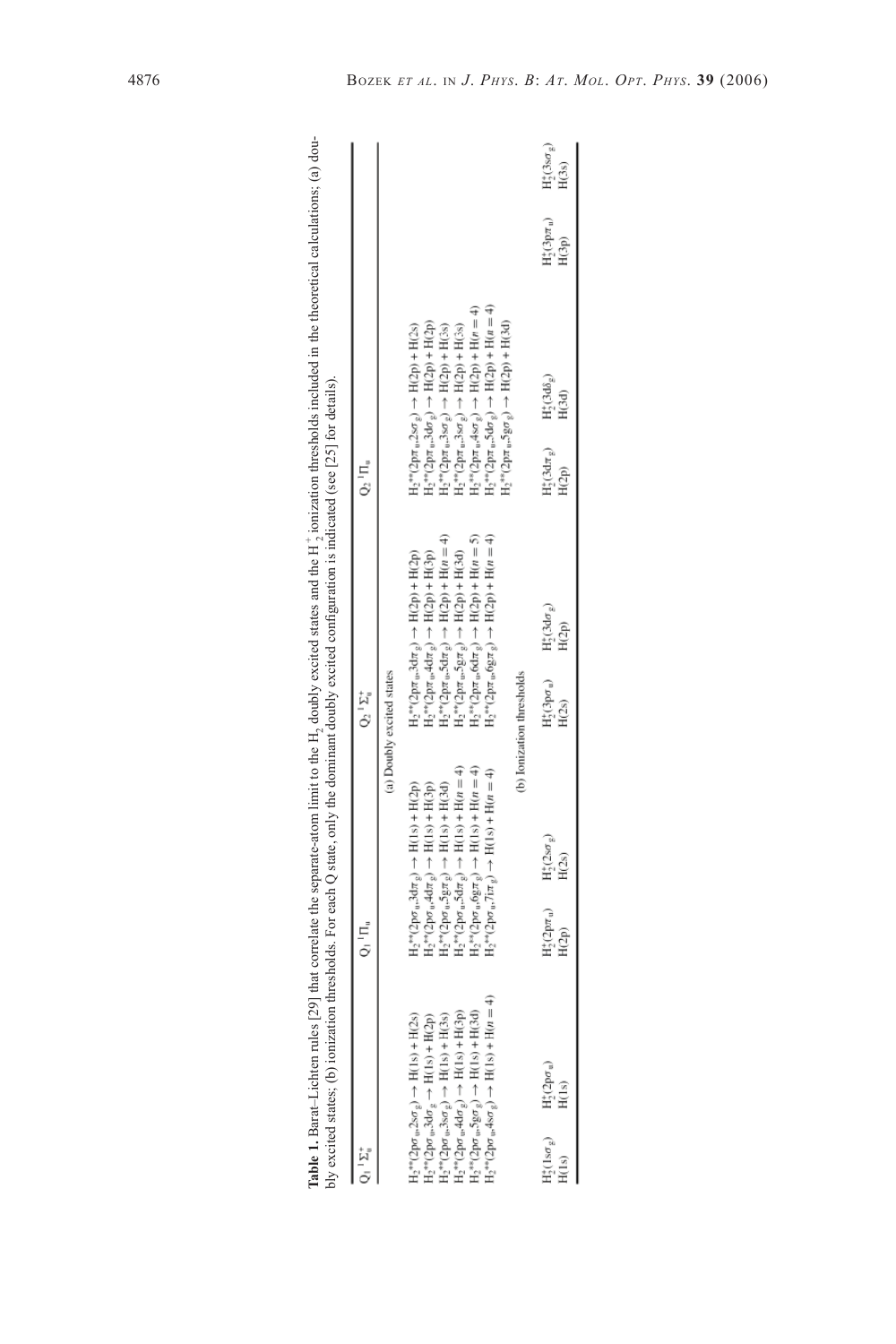

**Figure 2.** Excitation functions for Lyman-α photoemission resulting from H<sub>2</sub> photodissociation by linearly polarized light. Circles: present experimental results normalized to theory at 34 eV; squares: absolute results of Glass-Maujean *et al.* [12]. Theory: thick black curve, total H(2p) cross section; dashed-dotted line, contribution of Q1 doubly excited states (channel (3)); short dashed line, contribution of Q2 doubly excited states (channel (3)); long dashed line, non-resonant contribution corresponding to the dissociative ionization process (channel (2)).



**Figure 3.** The same as in figure 2 but for D<sub>2</sub> molecules.

better agreement with the present measurements than with those of [12]. Our calculated values are comparable to the absolute ones reported in the latter reference. The most significant disagreements occur with the H $\alpha$  results, where the high-energy secondary maxima observed experimentally are, in comparison with the low-energy peak, significantly larger than in the calculated cross sections. It is important to note that channel (3) resonant Q3 ( $2s\sigma$ <sub>o</sub>) doubly excited state excitation—which is required for reasonable heuristic fits to the H $\alpha$  data [6, 16]—is predicted to be small-to-negligible on the basis of our *ab initio* theory (see also [5]).

It can be seen that the  $H_2$  and  $D_2$  Lya spectra are significantly different. Two effects can explain this observation. First,  $D<sub>2</sub>$  dissociates more slowly than  $H<sub>2</sub>$  (due to the different mass), so that the time available for autoionization is slightly larger and, consequently, the dissociation yield associated with the doubly-excited states is smaller. Second, the 'effective' Franck–Condon region in  $D<sub>2</sub>$  is narrower than in  $H<sub>2</sub>$  and, therefore, fewer doubly excited states are efficiently populated, leading again to a reduction in the dissociation yield associated with the doubly excited states. Both effects explain why the Lyα resonant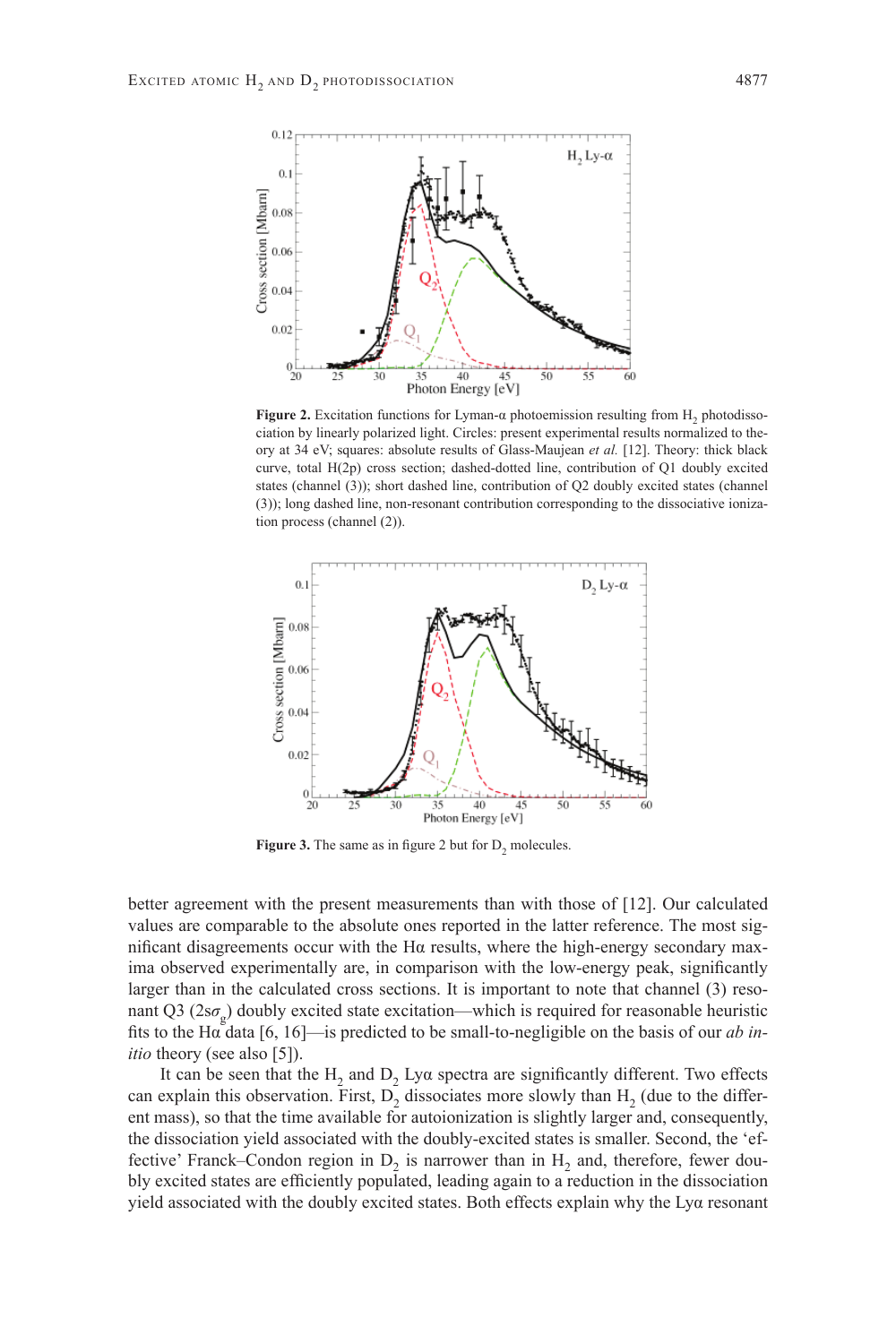

**Figure 4.** Excitation functions for H-α photoemission resulting from H<sub>2</sub> photodissociation by linearly polarized light. Experiment: circles, present results normalized to theory at 34 eV; squares, absolute results of Glass-Maujean *et al.* [15]; diamonds, absolute results of Garcia et al. [16]. Theoretical fluorescence cross section equals the combination of production cross sections  $H(3s) + 0.12H(3p) + H(3d)$  (thick black line); dashed lines, contribution from doubly excited states; dashed-dotted lines, non-resonant contribution corresponding to the dissociative ionization processes. Black: H(3s); red: 0.12H(3p); green: H(3d).



**Figure 5.** The same as in figure 4 but for  $D_2$  molecules.

contribution is relatively larger in H<sub>2</sub> than in D<sub>2</sub> (see figures 2 and 3). However, one must also take into account that, due to interference effects between resonant and non-resonant processes, the ionization profile does not necessarily follow the Franck–Condon behavior [2]. Although the latter effect does not seem to modify the "expected"' behavior in the Lyα case, the similarity of the Hα spectra in H<sub>2</sub> and D<sub>2</sub> (see figures 4 and 5) suggests that this is not the general case.

None of the experimental data sets shown in figures  $2-5$  have been corrected for cascading contributions or the effects of l-state-dependent detection efficiency  $[16]$ . The latter problem can arise if the volume over which photons must be emitted in order to be detected is comparable in length scale to the distance an emitting photofragment travels in a fluorescence lifetime. Using a typical dissociation energy of  $10-15$  eV (which is shared equally between the two heavy photofragments) for the processes considered here, the emitting hydrogen atoms will be traveling at ~35 km s<sup>-1</sup>. Thus a Lya lifetime (1.6 ns) corresponds to a distance of  $\sim 0.06$  mm. The H ( $n = 3$ ) states have lifetimes of 158, 5.3 and 15.5 ns for  $l = 0$ , 1 and 2, respectively. Thus only the 3s state can be expected to exhibit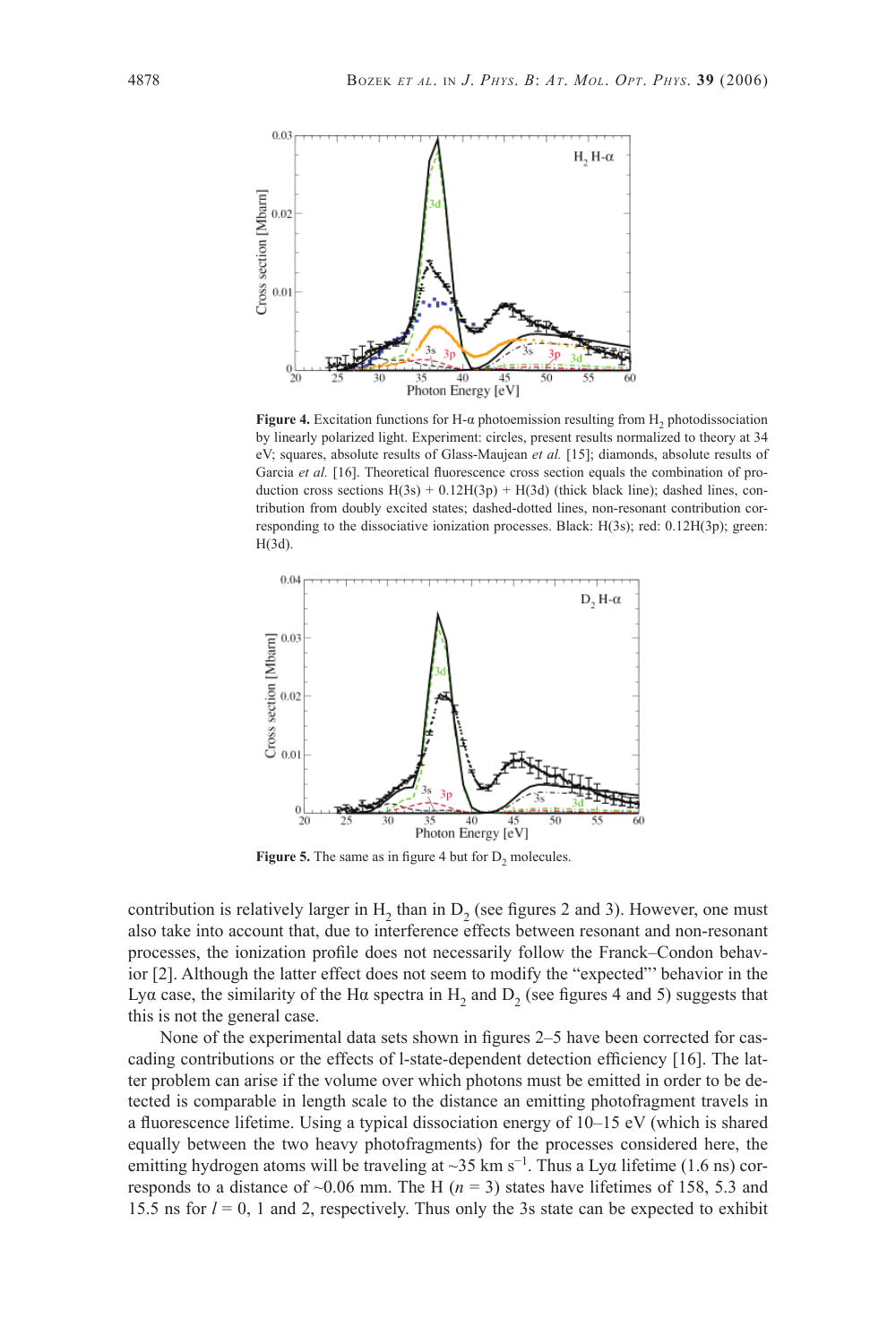

Figure 6. Partial Grotrian diagram of the H or D atom indicating state lifetimes and fluorescence branching ratios.

any cut-off of volume detection efficiency. Garcia *et al.* [16] quote a sensitive solid angle corresponding to a transverse area of the order of  $(2 \text{ mm})^3$ , and thus expect significantly reduced sensitivity for 3s–2p emission only. Our detection solid angles (for a purely geometric projection in the case of the Lyα channeltron and an effective photocathode image size at the interaction region in the case of H*α*) correspond to transverse areas at the interaction region of the order of  $(\sim 1.3 \text{ cm})^2$ . Thus we expect perhaps a 1/3 reduction in our sensitivity to 3s–2p emission. Having said this, the theoretical calculations we have performed indicate that 3s fluorescence is important in the regions below 34 eV for  $H<sub>2</sub>$  and 33 eV for  $D_2$ , and above 42 eV in both cases, in marked disagreement with the conclusions of Garcia *et al.* ([16], their figure 5) and Glass-Maujean *et al.* ([15], their figure 4(a)). Since our experimental cross sections have enhanced values in the middle range between 33 and 43 eV compared with theory, a reduced sensitivity to 3s fluorescence cannot explain the different shape of the two data sets.

Cascading contributions represent a more serious obstacle when it comes to interpreting the data and making meaningful comparisons between experiment and theory. A Grotrian diagram for H  $(n = 1-4)$ , shown in figure 6, indicates the lifetimes and branching ratios for the various states of relevance for this discussion. For the solid angles that our detectors viewed in this experiment, it is safe to assume that all the population of the 4f state will ultimately be detected as both  $H\alpha$  and  $Ly\alpha$  fluorescence, while the 4d state population will result through cascade contributions essentially only in Lyα light because of the large 1s–3p branching ratio. Cascading from the 4p state can reasonably be ignored, while contributions from the 4s state will result in both  $H\alpha$  and  $Ly\alpha$  fluorescence, albeit with a significantly reduced contribution due to the long lifetime  $(227 \text{ ns})$  of this state. Making reasonable assumptions about the geometric diminishment of sensitivity for relatively long-lived states, we estimate that the fluorescence intensity we detect,  $I = S + C$ , where S is the direct signal and C is the cascading contribution, can be characterized for  $H<sub>2</sub>$  targets by

$$
S(\text{Ly}\alpha) \propto \sigma_{2p},\tag{5a}
$$

$$
C({\rm Ly}\alpha) \propto (\sigma_{3d} + \sigma_{4f} + 0.75\sigma_{4d} + 0.26\sigma_{4s} + 0.63\sigma_{3s}), \tag{5b}
$$

$$
S(\text{H}\alpha) \propto (\sigma_{3d} + 0.12\sigma_{3p} + \sigma_{3s}),\tag{5c}
$$

and

$$
C(\text{H}\alpha) \propto \sigma_{4f},\tag{5d}
$$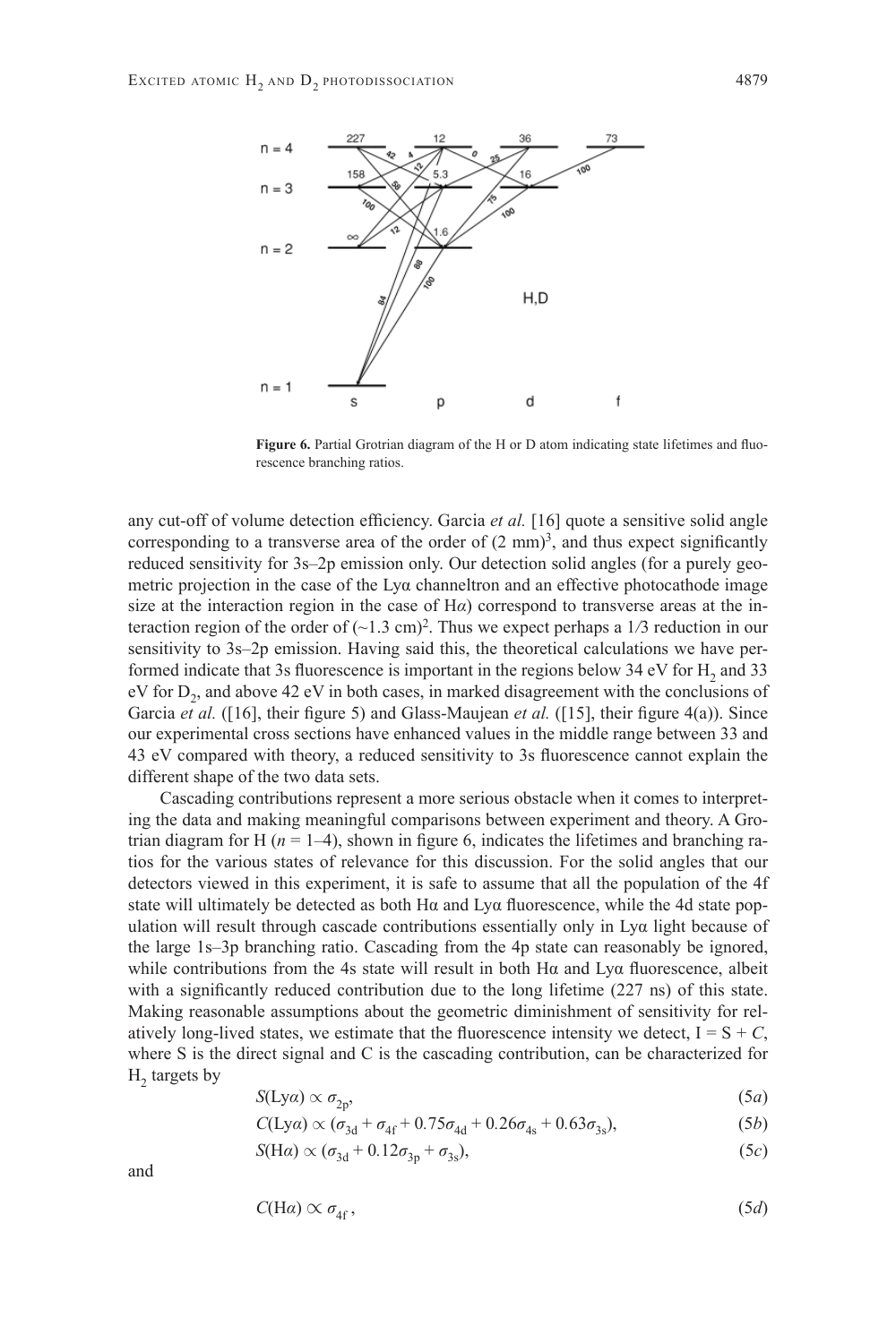

**Figure 7.** The ratio of direct fluorescence signal (*S*; see text equation (5)) to total signal including cascading contribution  $(I + S)$ , or cascading "correction factor" versus incident photon energy. Data from theoretical calculations for resonant excitation of higher lying states only.

where  $\sigma$  is a production cross section. In the case of deuterium, for which the heavy photofragments have a speed of 0.71 that of the equivalent  $H_2$  fragments, equation (5*b*) becomes

$$
C(\text{Ly}\alpha) \propto (\sigma_{3d} + \sigma_{4f} + 0.75\sigma_{4d} + 0.37\sigma_{4s} + 0.76\sigma_{3s}).
$$
 (5e)

Using theoretical estimates of the  $n = 3$  and  $n = 4$  production cross sections, we can thus estimate the cascading contribution to our  $Ly\alpha$  and  $H\alpha$  fluorescence signals. These are shown in figure 7. Since non-resonant dissociative channels leading to H  $(n = 4)$  are not included in the calculations (see table 1), our theoretical estimates of the H  $(n = 4)$  populations are only valid in the resonant region. Furthermore, since only the six lowest doubly excited states of each symmetry are included (see table 1), the calculated H  $(n = 4)$  populations are not expected to be accurate to better than a factor of 2 in the resonant region. It is expected that  $n = 5$  and higher lying populations will produce some cascading signal, with the 5d state contributing the most significantly, through a direct transition to the 2p state. The lifetimes of the 5s and 5g states are 352 and 235 ns, respectively, and are not expected to contribute significantly. Nonetheless, the cascading estimates shown in figure 7 should be taken as upper bounds and should be qualitatively correct in the resonant region.

In the case of both the H<sub>2</sub> and D<sub>2</sub> Ly- $\alpha$  data, it is apparent that at least some of the discrepancy between experiment and theory above 34 eV can be explained in terms of cascading contributions. The normalized experimental data points lie almost exclusively above the theory in this energy range, with the deviation becoming increasingly significant above 36 eV, where the cascading correction factor due to resonant processes is the largest. A non-resonant cascade contribution, not calculated here, and not included in the data of figure 7, could account for the even larger discrepancies above 38–39 eV.

Since the theoretical calculations indicate that the contribution of the Q3 autoionizing states is much smaller than that of the Q1 and Q2 ones, discrepancies between experiment and theory in the 35–48 eV energy range cannot be explained in terms of the populations of these higher lying Q states.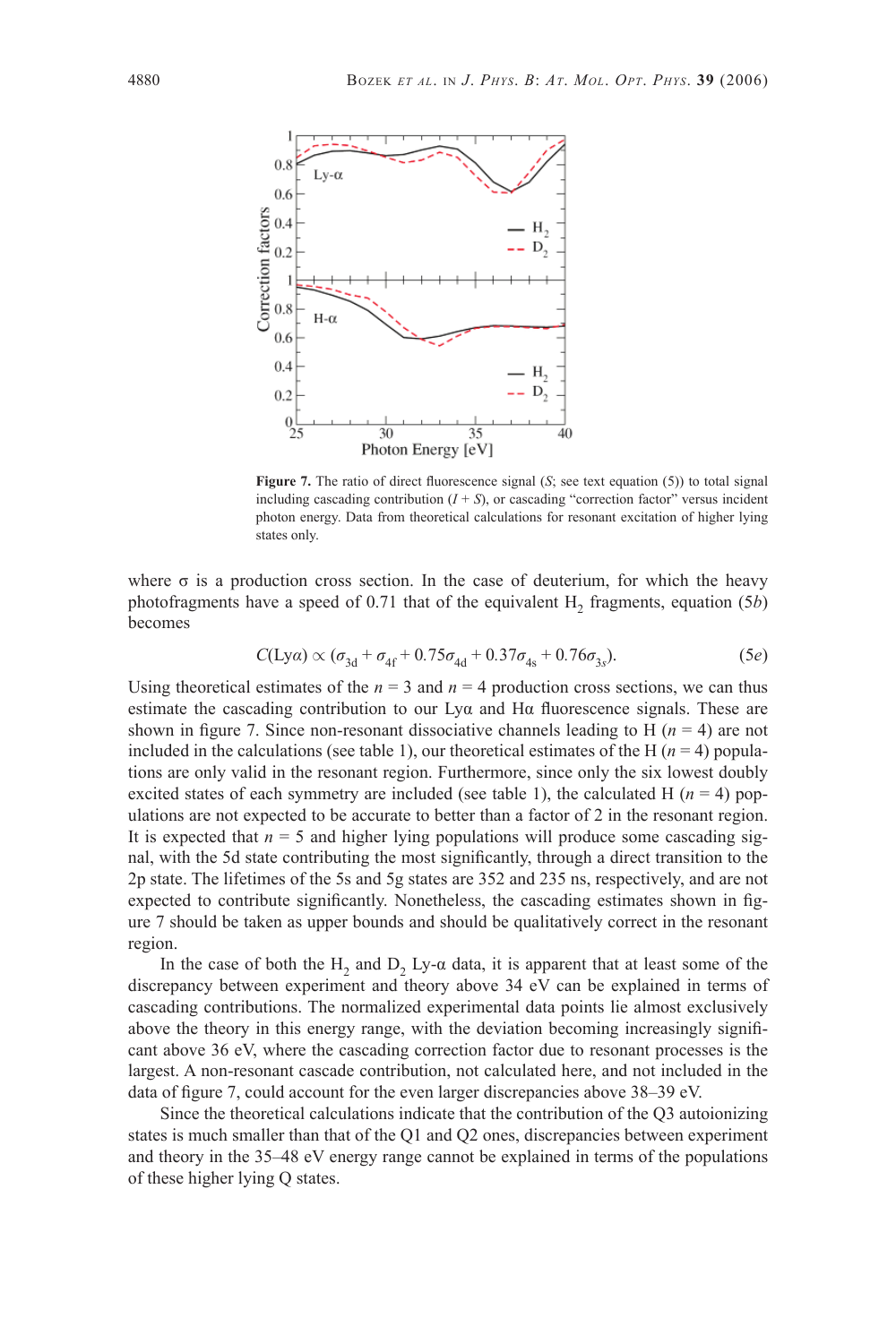One would expect that application of an electric field to the interaction region might affect cascade contributions to the fluorescence signal by mixing higher-lying excited states. Indeed, this technique may prove effective for quantifying these effects. We note that in a preliminary crude experiment, we applied weak (<50 V cm<sup>-1</sup>) electric fields to the target volume by means of a single electrode, and saw no significant change in the excitation functions we measured.

#### **5. Conclusions**

We have compared in this paper a precise, comprehensive excitation-function data set for photodissociation of the fundamental H<sub>2</sub> and D<sub>2</sub> systems with a state-of-the-art *ab initio* theory. Given the prototypical nature of this chemical system, it is particularly troubling that none of the experimental data agree well with each other, and that none are in full agreement with the theory. The most significant disagreement between experiment and theory centers on whether excitation of the higher lying Q3 and Q4 states is important, and the level at which the 3s states contribute to the H- $\alpha$  signal. It is apparent that significantly more work needs to be done by both experimentalists and theorists to understand at a basic level how a doubly excited hydrogen or deuterium molecule falls apart. Effects due to cascading must be quantified, and the troubling discrepancy between the available data sets needs to be resolved.

#### **Acknowledgments**

We wish to thank O. Yenen, D. H. Jaecks, T. A. Rescigno, A. E. Orel, and M. W. McCurdy for useful conversations. This work has been funded by the DOE through use of the ALS, the NSF through grants PHY-0354946 and PHY-0321055, DGI Project BFM2003-00194 and the European COST Action D26*/*0002*/*02. We thank the CCC-UAM (Madrid, Spain) for computer time. JEF wishes to acknowledge support from the University of Newcastle Outside Studies Program and JLS-V the Comisíon de Servicios granted by the Universidad de Antioquia and funding by CIEN (UdeA) and the Colciencias Agency (Colombia). One of us (HG) was supported by the Office of Science, Office of Basic Energy Sciences of the US DOE. The Lawrence Berkeley National Laboratory is operated for the US DOE under contract DE-AC02-05CH11231.

#### **References**

- [1] Kouchi N, Ukai M, and Hatano Y 1997 *J*. *Phys*. *B*: *At*. *Mol*. *Opt*. *Phys*. **30** 2319
- [2] Sánchez I and Martín F 1999 *Phys*. *Rev*. *Lett*. **82** 3775
- [3] Borges I Jr and Bielschowsky C E 2000 *J*. *Phys*. *B*: *At*. *Mol*. *Opt*. *Phys*. **33** 1713
- [4] Borges I Jr and Bielschowsky C E 2001 *Chem*. *Phys*. *Lett*. **342** 411
- [5] Aoto T, Hikosaka Y, Hall R I, Ito K, Fernández J, and Martín F 2004 *Chem*. *Phys*. *Lett*. **389** 145
- [6] Glass-Maujean M and Schmoranzer H 2005 *J*. *Phys*. *B*: *At*. *Mol*. *Opt*. *Phys*. **38** 1093
- [7] Vanroose W, Martín F, Rescigno T N, and McCurdy C W 2005 *Science* **310** 1787
- [8] Fantz U 2005 Atomic and molecular data and their applications *Proc. Joint Meeting of the 14th Int. Toki Conf. on Plasma Physics and Controlled Nuclear Fusion and the 4th Int. Conf. on Atomic and Molecular Data and their Applications* ed. T Kato, D Kato, and H Funaba (*AIP Conf. Proc.* vol. 771)
- [9] Ferland G J 2003 *Annu*. *Rev*. *Astron*. *Astrophys*. **41** 517